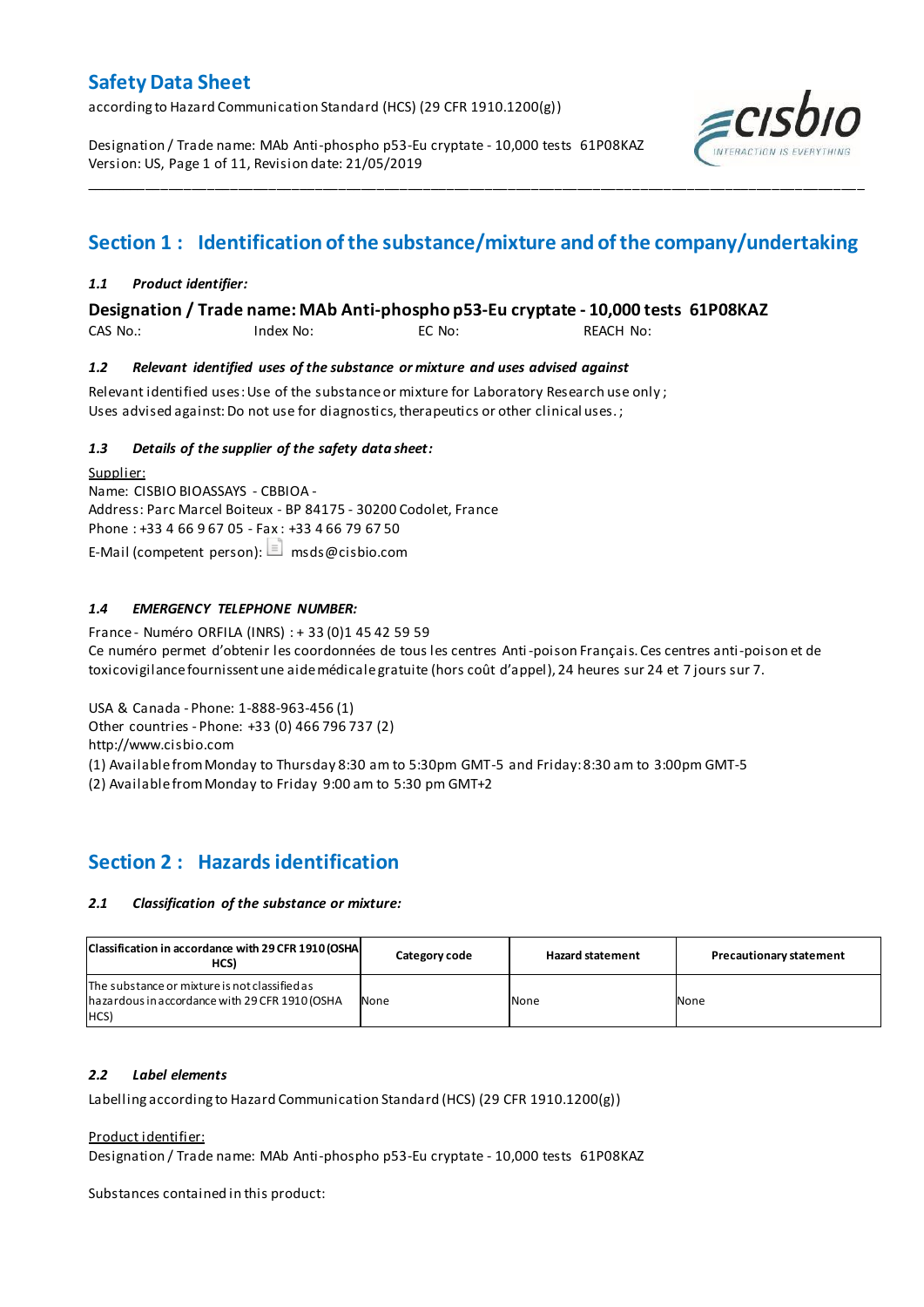according to Hazard Communication Standard (HCS) (29 CFR 1910.1200(g))

Designation / Trade name: MAb Anti-phospho p53-Eu cryptate - 10,000 tests 61P08KAZ Version: US, Page 2 of 11, Revision date: 21/05/2019



Hazard pictograms

Signal word:

Hazard and precautionary statements:

### *2.3 Other hazards*

The mixture does not contain substances classified as 'Substances of Very High Concern' (SVHC) >= 0.1% published by the European CHemicals Agency (ECHA) under article 57 of REACH. The mixture satisfies neither the PBT nor the vPvB criteria for mixtures in accordance with annexe XIII of the REACH regulations EC 1907/2006. ;

\_\_\_\_\_\_\_\_\_\_\_\_\_\_\_\_\_\_\_\_\_\_\_\_\_\_\_\_\_\_\_\_\_\_\_\_\_\_\_\_\_\_\_\_\_\_\_\_\_\_\_\_\_\_\_\_\_\_\_\_\_\_\_\_\_\_\_\_\_\_\_\_\_\_\_\_\_\_\_\_\_\_\_\_\_\_\_\_\_\_\_\_\_\_\_\_\_\_\_\_\_

Adverse human health effects: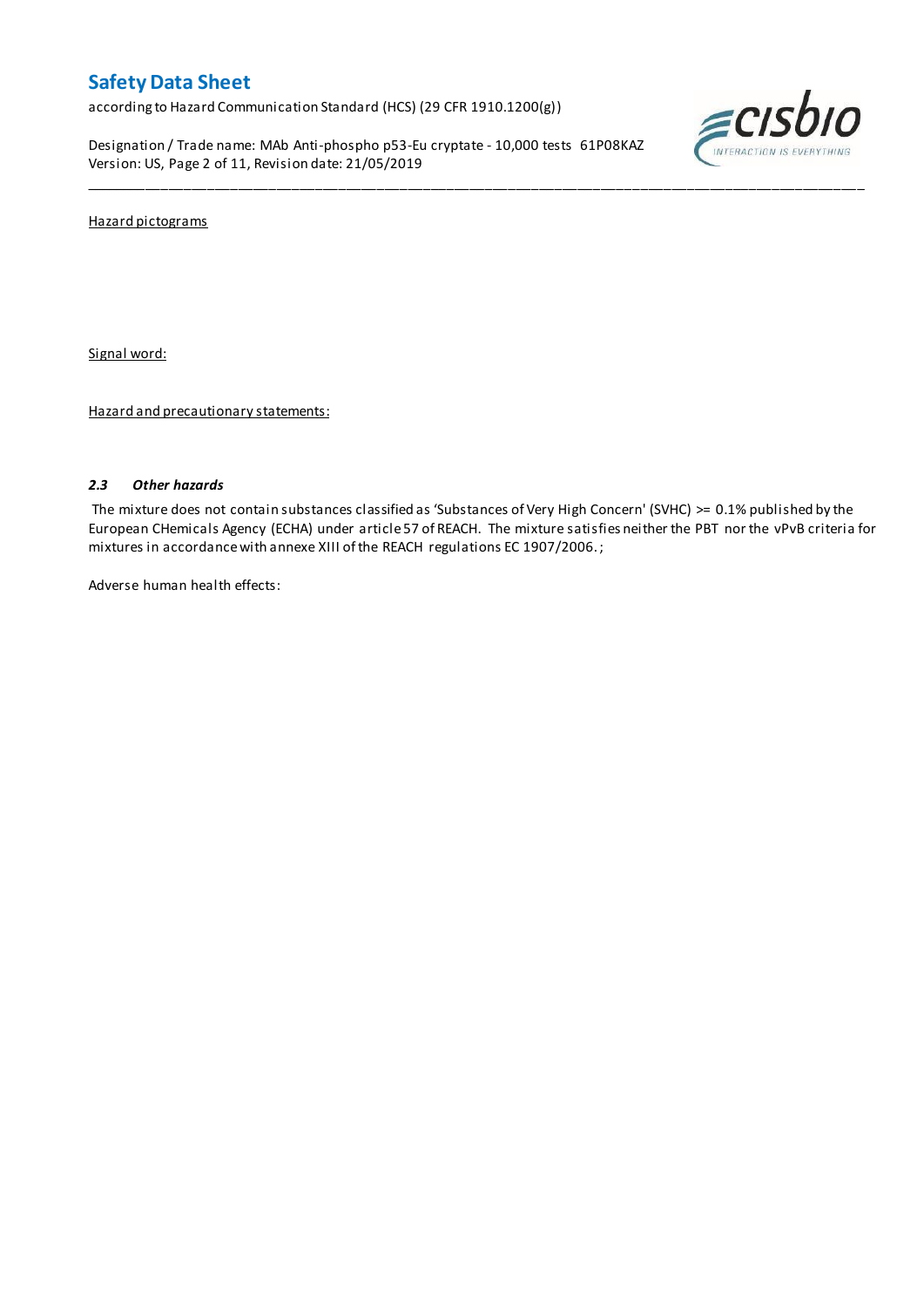according to Hazard Communication Standard (HCS) (29 CFR 1910.1200(g))

Designation / Trade name: MAb Anti-phospho p53-Eu cryptate - 10,000 tests 61P08KAZ Version: US, Page 3 of 11, Revision date: 21/05/2019



### *3.2 Mixtures*

Hazardous ingredients:

| Substance name                                                                                                                       | $CASn^{\circ}$ | Index n° | EC n <sup>o</sup> | Classification in accordance with 29 CFR Concentration<br><b>1910 (OSHA HCS)</b> | (%)     | <b>SCL</b> | M-factor |
|--------------------------------------------------------------------------------------------------------------------------------------|----------------|----------|-------------------|----------------------------------------------------------------------------------|---------|------------|----------|
| $4-(2-$<br>$\left  \frac{h}{d} \right $ hydroxyethyl)piperazin $\left  \frac{1}{2} \right $ 365-45-9<br>1-ylethanesulphonic<br>lacid |                |          | 230-907-9         |                                                                                  | $< 3\%$ |            |          |

Additional information:

Full text of H- and EUH-phrases: see SECTION 16.

## **Section 4 : First aid measures**

### *4.1 Description of first aid measures*

**General information**: Do not leave affected person unattended. ;

Following inhalation: In case of respiratory tract irritation, consult a physician. ;

**Following skin contact**:After contact with skin, wash immediately with water ;

**Following eye contact**: After contact with the eyes, rinse with water with the eyelids open for a sufficient length of time,

then consult an ophthalmologist immediately. ;

**Following ingestion**: Do NOT induce vomiting. ;

**Self-protection of the first aider**:

### *4.2 Most important symptoms and effects, both acute and delayed*

Symptoms: No known symptoms to date. ; Effects:

### *4.3 Indication of any immediate medical attention and special treatment needed*

Notes for the doctor:

## **Section 5 : Firefighting measures**

### *5.1 Extinguishing media:*

Suitable extinguishing media: This product is not flammable. Use extinguishing agent suitable for type of surrounding fire ;

### *5.2 Special hazards arising from the substance or mixture*

Hazardous combustion products:/

### *5.3 Advice for fire-fighters*

Wear Protective clothing. ; Additional information:

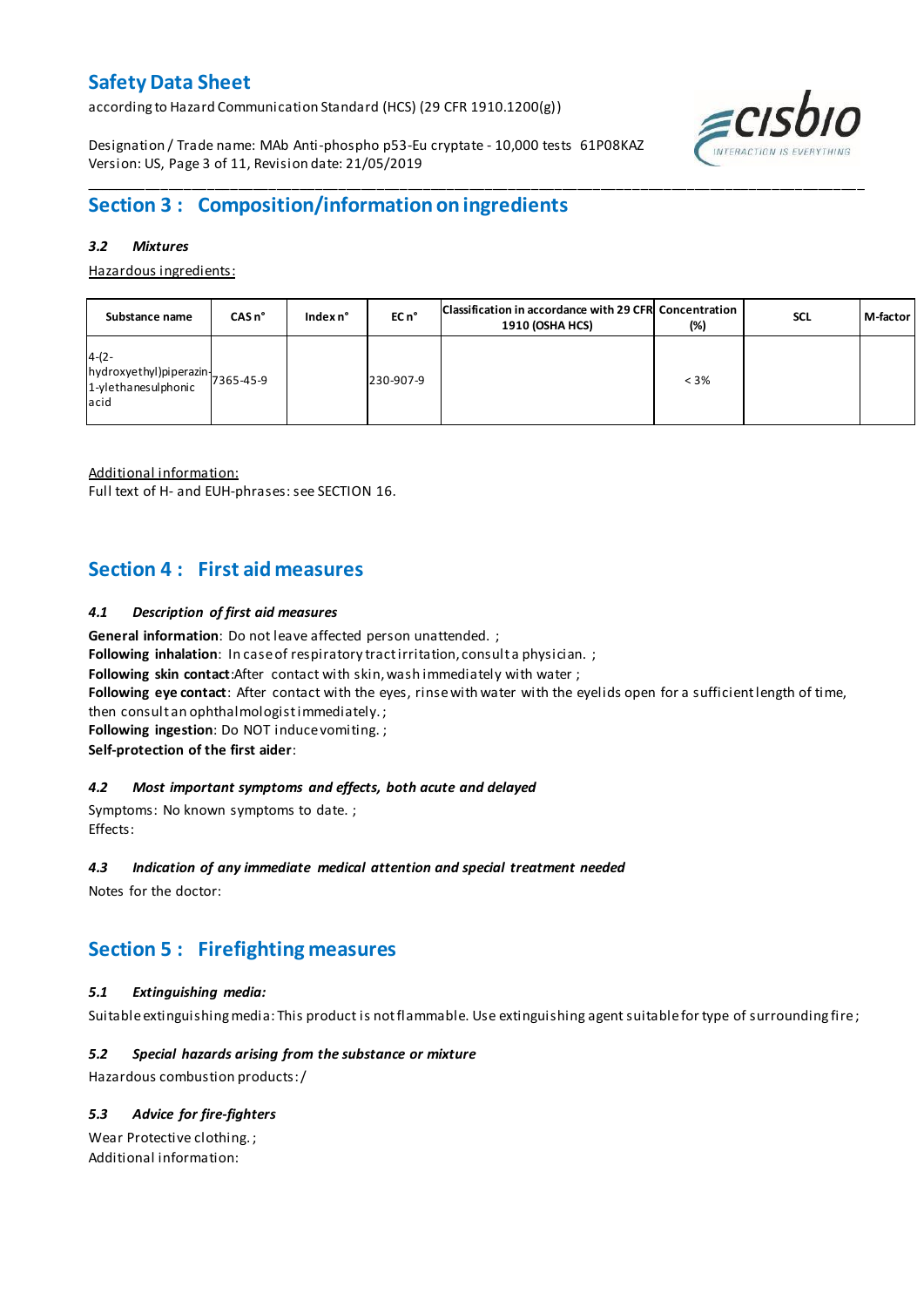according to Hazard Communication Standard (HCS) (29 CFR 1910.1200(g))

Designation / Trade name: MAb Anti-phospho p53-Eu cryptate - 10,000 tests 61P08KAZ Version: US, Page 4 of 11, Revision date: 21/05/2019

\_\_\_\_\_\_\_\_\_\_\_\_\_\_\_\_\_\_\_\_\_\_\_\_\_\_\_\_\_\_\_\_\_\_\_\_\_\_\_\_\_\_\_\_\_\_\_\_\_\_\_\_\_\_\_\_\_\_\_\_\_\_\_\_\_\_\_\_\_\_\_\_\_\_\_\_\_\_\_\_\_\_\_\_\_\_\_\_\_\_\_\_\_\_\_\_\_\_\_\_\_



## **Section 6 : Accidental release measures**

### *6.1 Personal precautions, protective equipment and emergency procedures*

Emergency procedures: Provide adequate ventilation. ;

### *6.2 Environmental precautions*

Do not allow to enter into surface water or drains. ;

### *6.3 Methods and material for containment and cleaning up*

For cleaning up: Suitable material for taking up: Absorbing material, organic ; Other information:

### *6.4 Reference to other sections*

Additional information:

## **Section 7 : Handling and storage**

### *7.1 Precautions for safe handling*

Protective measures: Advice on safe handling: Avoid contact with skin, eyes and clothes.; Fire preventions:

Do not eat, drink or smoke in areas where reagents are handled. ; Advice on general occupational hygiene: Handle in accordance with good industrial hygiene and safety practice;

### *7.2 Conditions for safe storage, including any incompatibilities*

Requirements for storage rooms and vessels: Keep container tightly closed.; Hints on storage assembly: Materials to avoid: Further information on storage conditions:

### *7.3 Specific end uses:*

Recommendations on specific end uses: Observe technical data sheet. ;

## **Section 8 : Exposure controls/personal protection**

### *8.1 Control parameters*

Preliminary remark:

- 8.1.1 Occupational exposure limits:
	- OSHA (USA)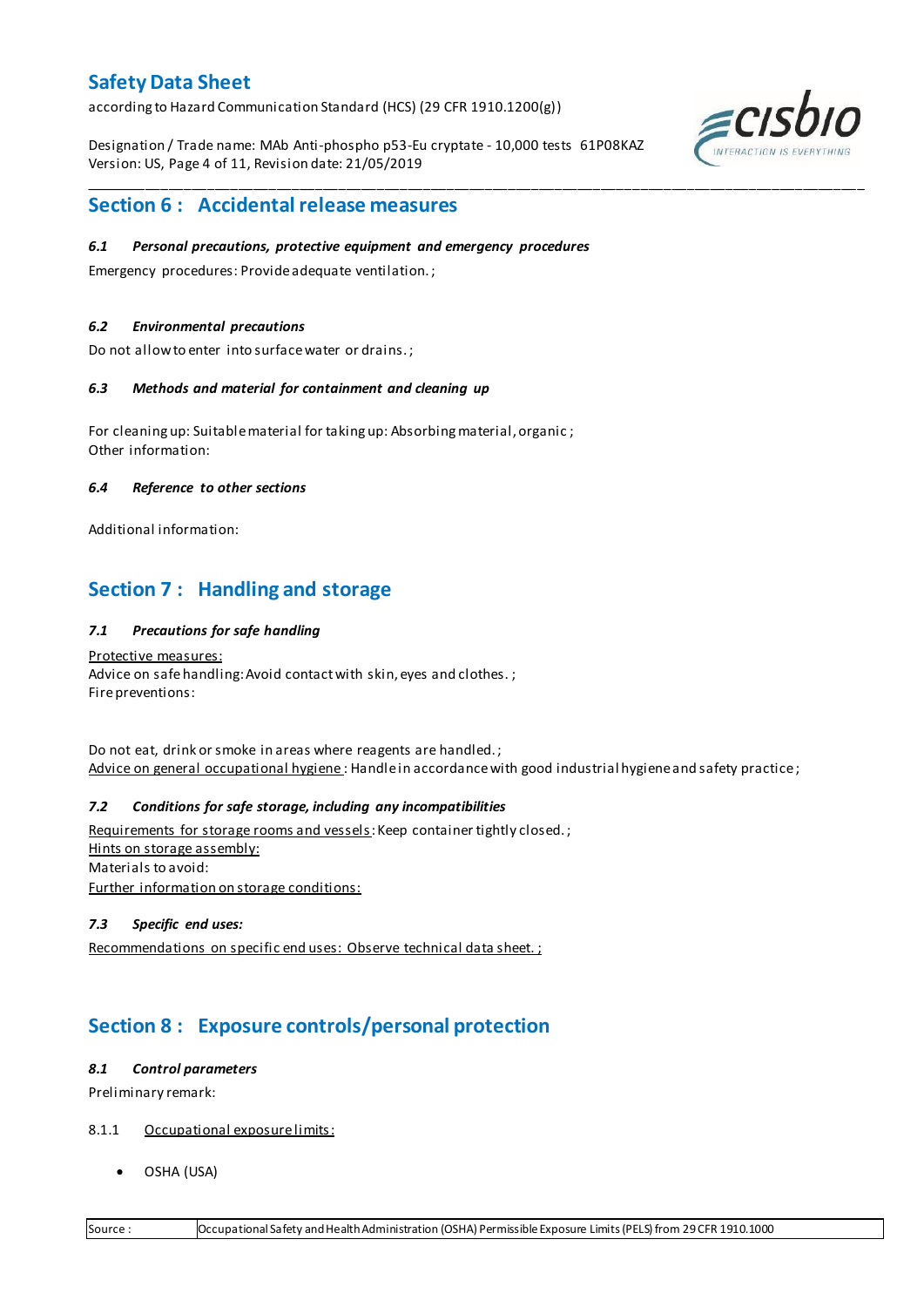according to Hazard Communication Standard (HCS) (29 CFR 1910.1200(g))

Designation / Trade name: MAb Anti-phospho p53-Eu cryptate - 10,000 tests 61P08KAZ Version: US, Page 5 of 11, Revision date: 21/05/2019



| Substance                                 | EC-No. | <b>CAS-No</b> | <b>OSHA Permissible</b><br>8-hour TWA (ppm) | <b>OSHA Permissible</b><br><b>Exposure Limit (PEL)   Exposure Limit (PEL) 8-1</b><br>hour TWA (mg/m3) | <b>OSHA Permissible</b><br><b>Exposure Limit (PEL)</b><br>STEL (ppm) | <b>OSHA Permissible</b><br><b>Exposure Limit (PEL)</b><br>STEL (mg/m3) |
|-------------------------------------------|--------|---------------|---------------------------------------------|-------------------------------------------------------------------------------------------------------|----------------------------------------------------------------------|------------------------------------------------------------------------|
| 7365-45-9/230-907 230-907-9<br><b>l</b> q |        | 7365-45-9     |                                             |                                                                                                       |                                                                      |                                                                        |

| Source :                            | TRGS 903, November 2015, BAuA |               |            |           |
|-------------------------------------|-------------------------------|---------------|------------|-----------|
| Substance                           | EC-No.                        | <b>CAS-No</b> | BGW(mg/m3) | BGW (ppm) |
| 7365-45-9 / 230-907 230-907-9<br>19 |                               | 7365-45-9     |            |           |

### 8.1.2 DNEL/PNEC-values:

• DNEL worker

| Source:                 |        | <b>GESTIS</b> - substance database |                                                 |                                                          |                                                          |                                                    |                                                         |                                    |                                                                               |
|-------------------------|--------|------------------------------------|-------------------------------------------------|----------------------------------------------------------|----------------------------------------------------------|----------------------------------------------------|---------------------------------------------------------|------------------------------------|-------------------------------------------------------------------------------|
| Substance               | EC-No. | <b>CAS-No</b>                      | Acute - dermal,<br>local effects<br>(mg/kg/day) | $Long-term -$<br>dermal, local<br>effects<br>(mg/kg/day) | Long-term-<br>dermal.<br>systemic effects<br>(mg/kg/day) | $Acute -$<br>linhalation. local<br>effects (mg/m3) | $Acute -$<br>inhalation.<br>systemic effects<br>(mg/m3) | $Long-term -$<br>inhalation. local | $Long-term -$<br>inhalation.<br>"leffects (mg/m3) systemic effects<br>(mg/m3) |
| 7365-45-9/<br>230-907-9 |        | 230-907-97365-45-9                 |                                                 |                                                          |                                                          |                                                    | 23.5-23.5                                               |                                    |                                                                               |

### DNEL consumer

| Source:                 |        | <b>GESTIS</b> - substance database |                                               |                                                          |                                                             |                              |                                                                                  |                                  |                                                                                |
|-------------------------|--------|------------------------------------|-----------------------------------------------|----------------------------------------------------------|-------------------------------------------------------------|------------------------------|----------------------------------------------------------------------------------|----------------------------------|--------------------------------------------------------------------------------|
| Substance               | EC-No. | <b>CAS-No</b>                      | Acute-dermal.<br>local effects<br>(mg/kg/day) | $Long-term -$<br>dermal, local<br>effects<br>(mg/kg/day) | $Long-term -$<br>dermal.<br>systemic effects<br>(mg/kg/day) | Acute –<br>inhalation. local | $Acute -$<br>inhalation.<br>systemic effects (mg/m3) systemic effects<br>(mg/m3) | Long-term –<br>inhalation. local | $Long-term -$<br>inhalation.<br>- weffects (mg/m3) systemic effects<br>(mg/m3) |
| 7365-45-9/<br>230-907-9 |        | 230-907-97365-45-9                 |                                               |                                                          |                                                             |                              |                                                                                  |                                  |                                                                                |

### • PNEC

| Source:         | <b>INERIS</b>                   |               |        |              |  |  |              |  |                      |  |            |                      |              |  |  |  |  |
|-----------------|---------------------------------|---------------|--------|--------------|--|--|--------------|--|----------------------|--|------------|----------------------|--------------|--|--|--|--|
|                 |                                 |               |        | PNEC AQUATIC |  |  |              |  |                      |  |            | <b>PNEC Sediment</b> |              |  |  |  |  |
|                 | Substance<br>EC-No.             | <b>CAS-No</b> |        | freshwater   |  |  | marine water |  | intermittent release |  | freshwater |                      | marine water |  |  |  |  |
|                 |                                 |               | (mg/L) |              |  |  |              |  |                      |  |            |                      |              |  |  |  |  |
| 7365-45-9<br>۱q | / 230-907-1230-907-917365-45-91 |               |        |              |  |  |              |  |                      |  |            |                      |              |  |  |  |  |

| Source:   | <b>INERIS</b> |               |           |                                |          |                             |
|-----------|---------------|---------------|-----------|--------------------------------|----------|-----------------------------|
|           |               |               |           | Others                         |          |                             |
| Substance | EC-No.        | <b>CAS-No</b> | PNEC soil | PNEC sewage treatment<br>plant | PNEC air | PNEC secondary<br>poisoning |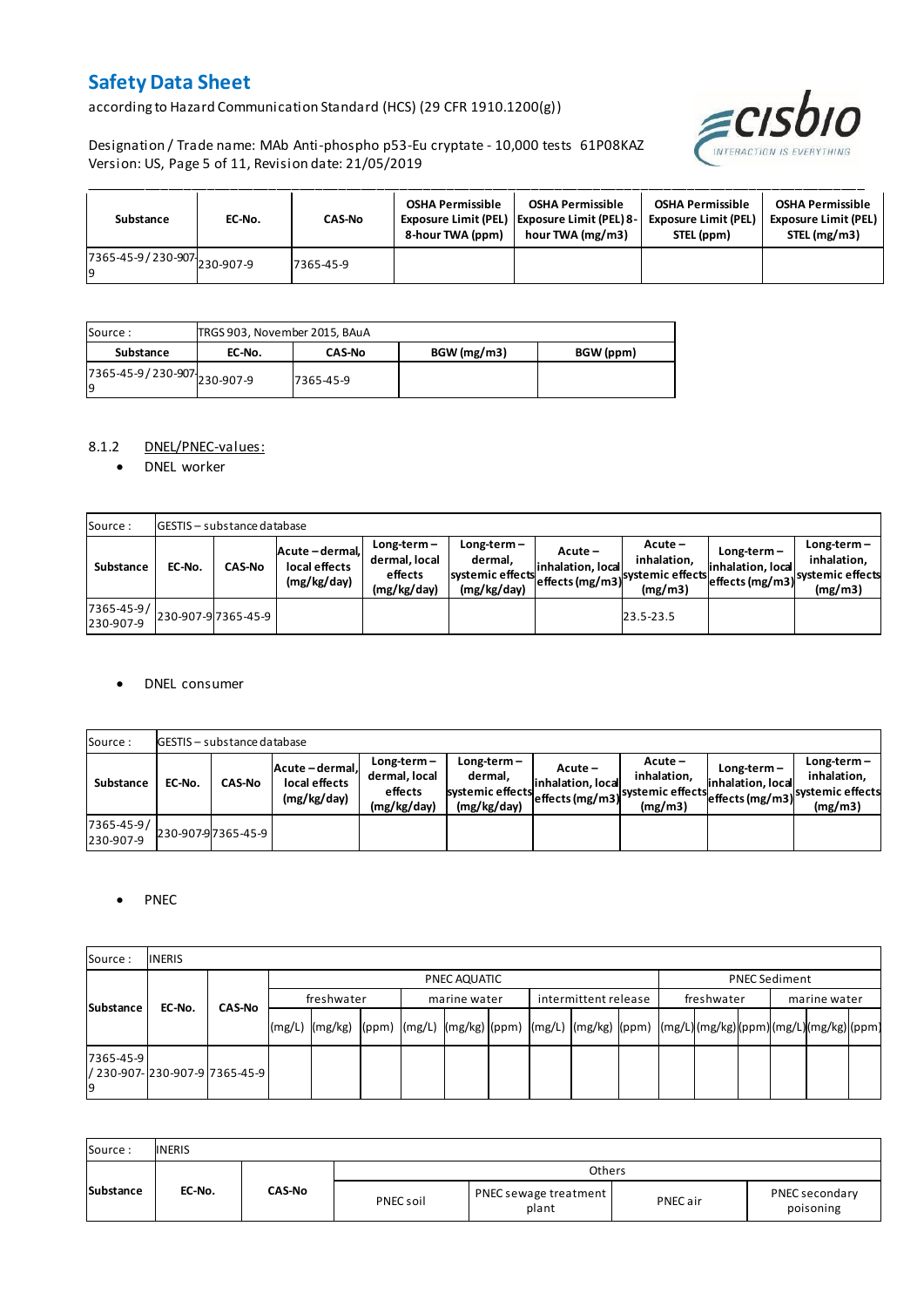according to Hazard Communication Standard (HCS) (29 CFR 1910.1200(g))

Designation / Trade name: MAb Anti-phospho p53-Eu cryptate - 10,000 tests 61P08KAZ Version: US, Page 6 of 11, Revision date: 21/05/2019



|                                                                                       |           |  |  | (mg/L)  (mg/kg)  (ppm)  (mg/L)  (mg/kg)  (ppm)  (mg/L)  (mg/kg)  (ppm)  (mg/L)  (mg/kg)  (ppm) |  |  |  |  |
|---------------------------------------------------------------------------------------|-----------|--|--|------------------------------------------------------------------------------------------------|--|--|--|--|
| $\begin{array}{ c c c c }\n 7365-45-9 & & 230-907-9 \\ 230-907-9 & & & \n\end{array}$ | 7365-45-9 |  |  |                                                                                                |  |  |  |  |

### *8.2 Exposure controls*

8.2.1 Appropriate engineering controls:

Technical measures and appropriate working operations should be given priority over the use of personal protective equipment. See section 7

8.2.2 Personal protective equipment:

Eye / Face protection: Safety glasses with side-shields;

Skin protection:Gloves ;

Respiratory protection:Ensure adequate ventilation ;

Thermal hazards:

8.2.3 Environmental exposure controls:

Consumer exposure control

Measures related to consumer uses of the substance (as such or in mixtures): Measures related to the service life of the substance in articles:

## **Section 9 : Physical and chemical properties**

### *9.1 Information on basic physical and chemical properties*

**Appearance** 

| Physical state        | Liguid     |
|-----------------------|------------|
| Colour                | Colorless: |
| Odour                 |            |
| Odour threshold (ppm) |            |

|                                                                          |  |                                           | Value | Concentration<br>(mol/L) | Method | Temperature (°C) | Pressure (kPa) | Remark |
|--------------------------------------------------------------------------|--|-------------------------------------------|-------|--------------------------|--------|------------------|----------------|--------|
| pH                                                                       |  |                                           |       |                          |        |                  |                |        |
| Melting point (°C)                                                       |  |                                           |       |                          |        |                  |                |        |
| Freezing point (°C)                                                      |  |                                           |       |                          |        |                  |                |        |
| Initial boiling point/boiling range (°C)                                 |  |                                           |       |                          |        |                  |                |        |
| Flash point (°C)                                                         |  |                                           |       |                          |        |                  |                |        |
| Evaporation rate (kg/m <sup>2</sup> /h)                                  |  |                                           |       |                          |        |                  |                |        |
| Flammability (type : ) (%)                                               |  |                                           |       |                          |        |                  |                |        |
| Upper/lower<br>Upper explosive limit<br>flammability or explosive<br>(%) |  |                                           |       |                          |        |                  |                |        |
| limits<br>Lower explosive limit (%)                                      |  |                                           |       |                          |        |                  |                |        |
| Vapour pressure (kPa)                                                    |  |                                           |       |                          |        |                  |                |        |
| Vapour density (g/cm <sup>3</sup> )                                      |  |                                           |       |                          |        |                  |                |        |
|                                                                          |  | Density (g/cm <sup>3</sup> )              |       |                          |        |                  |                |        |
| Densities                                                                |  | Relative density (g/cm <sup>3</sup> )     |       |                          |        |                  |                |        |
|                                                                          |  | Bulk density (g/cm <sup>3</sup> )         |       |                          |        |                  |                |        |
|                                                                          |  | Critical density (g/cm <sup>3</sup> )     |       |                          |        |                  |                |        |
| Solubility (Type: ) (g/L)                                                |  |                                           |       |                          |        |                  |                |        |
| Partition coefficient (log Pow)<br>n-octanol/water at pH :               |  |                                           |       |                          |        |                  |                |        |
| Auto-ignition temperature (°C)                                           |  |                                           |       |                          |        |                  |                |        |
| Decomposition temperature (°C)<br>Decomposition energy : kJ              |  |                                           |       |                          |        |                  |                |        |
| Viscosity                                                                |  | Viscosity, dynamic (poiseuille)           |       |                          |        |                  |                |        |
|                                                                          |  | Viscosity, cinematic (cm <sup>3</sup> /s) |       |                          |        |                  |                |        |
|                                                                          |  | <b>Explosive properties</b>               |       |                          |        |                  |                |        |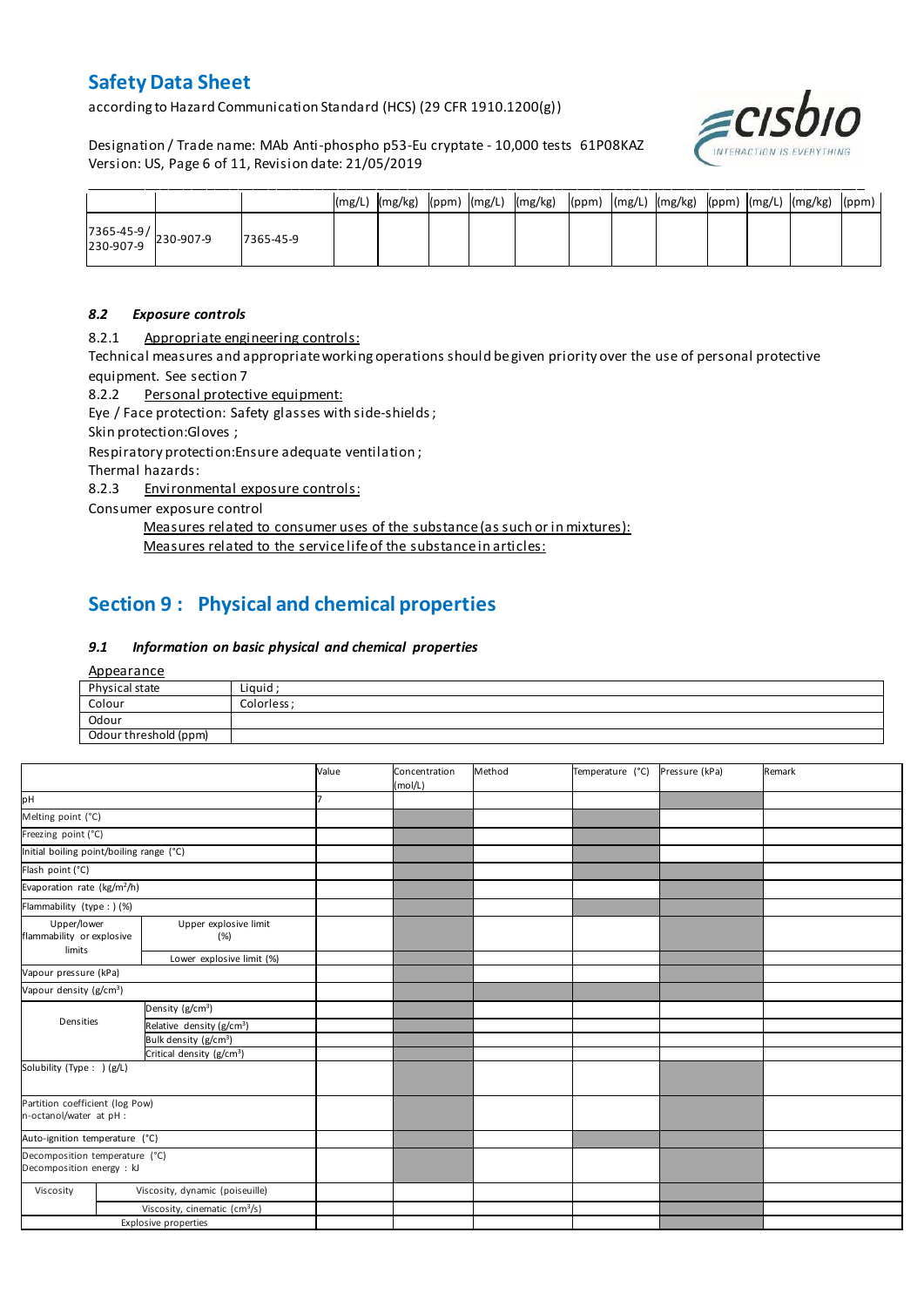according to Hazard Communication Standard (HCS) (29 CFR 1910.1200(g))

Designation / Trade name: MAb Anti-phospho p53-Eu cryptate - 10,000 tests 61P08KAZ Version: US, Page 7 of 11, Revision date: 21/05/2019



## Oxidising properties

\_\_\_\_\_\_\_\_\_\_\_\_\_\_\_\_\_\_\_\_\_\_\_\_\_\_\_\_\_\_\_\_\_\_\_\_\_\_\_\_\_\_\_\_\_\_\_\_\_\_\_\_\_\_\_\_\_\_\_\_\_\_\_\_\_\_\_\_\_\_\_\_\_\_\_\_\_\_\_\_\_\_\_\_\_\_\_\_\_\_\_\_\_\_\_\_\_\_\_\_\_

### *9.2 Other information:*

No other relevant data available

## **Section 10 : Stability and reactivity**

#### *10.1 Reactivity*

This material is considered to be non-reactive under normal use conditions. ;

#### *10.2 Chemical stability*

- *10.3 Possibility of hazardous reactions*
- *10.4 Conditions to avoid:*

*10.5 Incompatible materials:*

#### *10.6 Hazardous decomposition products:*

Does not decompose when used for intended uses. ;

### **Section 11 : Toxicological information**

Toxicokinetics, metabolism and distribution

#### *11.1 Information on toxicological effects*

#### **Substances**

**Acute toxicity**

Animal data: Acute oral toxicity:

Acute dermal toxicity:

Acute inhalative toxicity:

Practical experience / human evidence: Assessment / Classification: General Remark:

**Skin corrosion/irritation**

Animal data: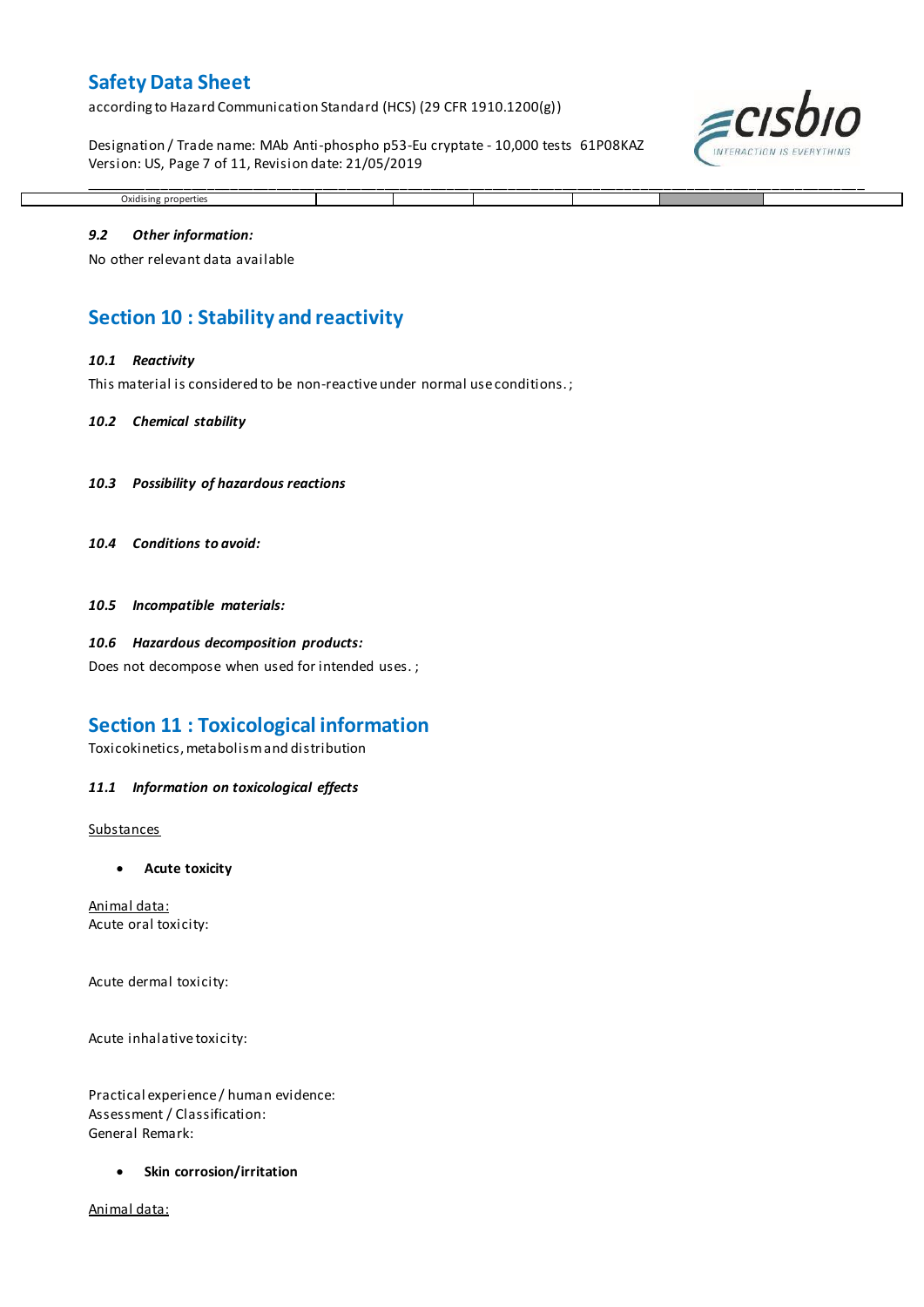according to Hazard Communication Standard (HCS) (29 CFR 1910.1200(g))

Designation / Trade name: MAb Anti-phospho p53-Eu cryptate - 10,000 tests 61P08KAZ Version: US, Page 8 of 11, Revision date: 21/05/2019

\_\_\_\_\_\_\_\_\_\_\_\_\_\_\_\_\_\_\_\_\_\_\_\_\_\_\_\_\_\_\_\_\_\_\_\_\_\_\_\_\_\_\_\_\_\_\_\_\_\_\_\_\_\_\_\_\_\_\_\_\_\_\_\_\_\_\_\_\_\_\_\_\_\_\_\_\_\_\_\_\_\_\_\_\_\_\_\_\_\_\_\_\_\_\_\_\_\_\_\_\_



In-vitro skin test method: In-vitro skin test result:

Assessment / Classification:

**Eye damage/irritation**

Animal data:

In vitro eye test method: In vitro eye test result: Assessment / Classification:

C**MR effects (carcinogenity, mutagenicity and toxicity for reproduction)**

o Germ cell mutagenicity:

Animal data:

Assessment / Classification:

o Carcinogenicity

Practical experience / human evidence: Animal data:

Other information: Assessment / Classification:

o Reproductive toxicity

Practical experience / human evidence: Animal data:

Other information: Assessment / Classification:

Overall assessment on CMR properties:

- **Specific target organ toxicity (single exposure)**
	- o STOT SE 1 and 2

Animal data:

Other information:

o STOT SE 3

Practical experience / human evidence:

Other information: Assessment / Classification:

**Specific target organ toxicity (repeated exposure)**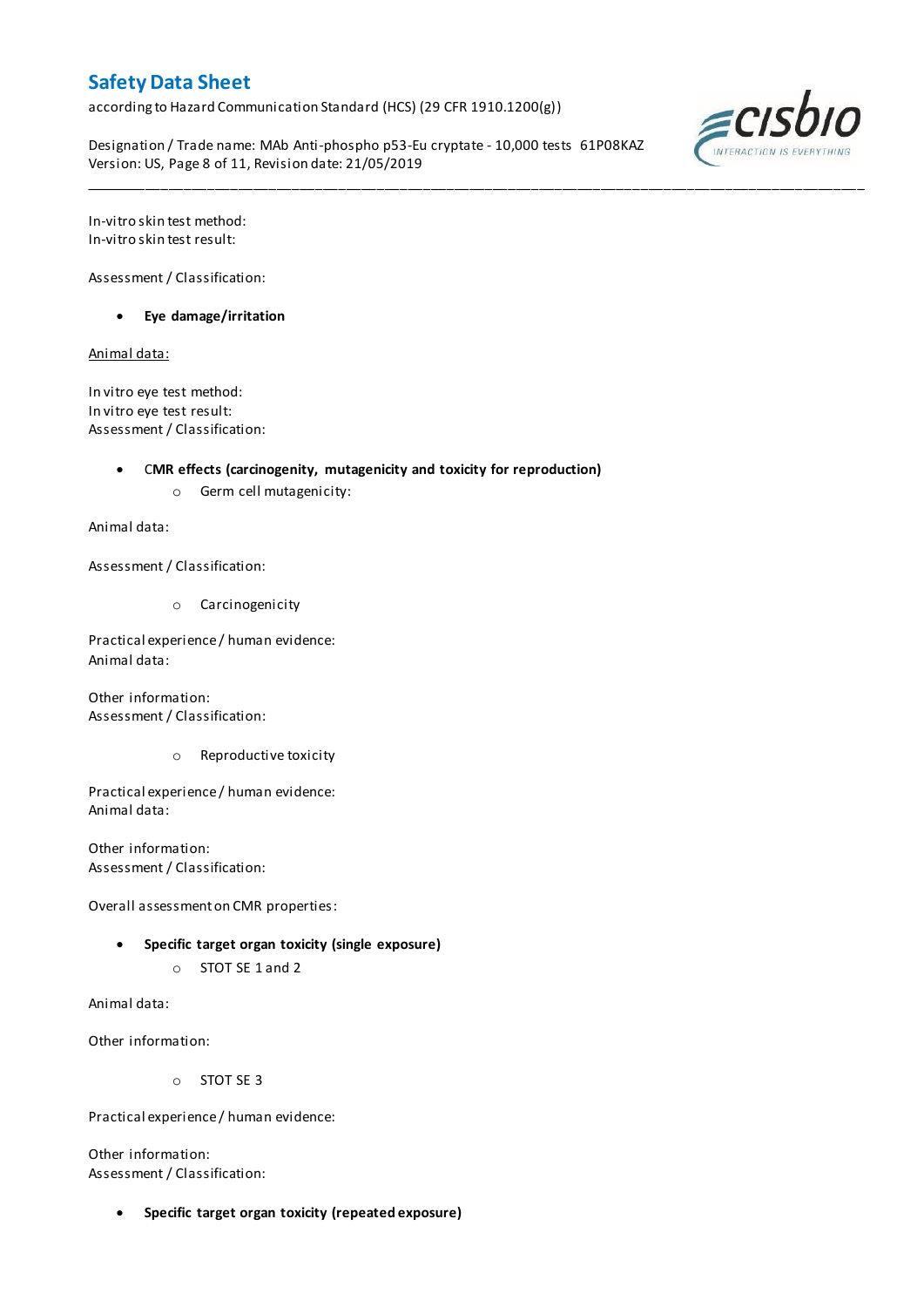according to Hazard Communication Standard (HCS) (29 CFR 1910.1200(g))

Designation / Trade name: MAb Anti-phospho p53-Eu cryptate - 10,000 tests 61P08KAZ Version: US, Page 9 of 11, Revision date: 21/05/2019



Practical experience / human evidence: Animal data:

Assessment / Classification: Other information

**Aspiration hazard**

Practical experience / human evidence: Experimental data: viscosity data: see SECTION 9. Assessment / Classification: Remark:

11.1.1 Mixtures No toxicological information is available for the mixture itself

## **Section 12 : Ecological information**

In case that test data regarding one endpoint/differentiation exist for the mixture itself, the classification is carried out according to the substance criteria (excluding biodegradation and bioaccumulation). If no test data exist, the criteria for mixture classification has to be used (calculation method) in this case the toxicological data of the ingredients are shown.

\_\_\_\_\_\_\_\_\_\_\_\_\_\_\_\_\_\_\_\_\_\_\_\_\_\_\_\_\_\_\_\_\_\_\_\_\_\_\_\_\_\_\_\_\_\_\_\_\_\_\_\_\_\_\_\_\_\_\_\_\_\_\_\_\_\_\_\_\_\_\_\_\_\_\_\_\_\_\_\_\_\_\_\_\_\_\_\_\_\_\_\_\_\_\_\_\_\_\_\_\_

### *12.1 Aquatic toxicity:*

Acute (short-term) fish toxicity

Chronic (long-term) fish toxicity

Acute (short-term) toxicity to crustacea

Chronic (long-term) toxicity to crustacea

Acute (short-term) toxicity to algae and cyanobacteria

Toxicity to microorganisms and other aquatic plants / organisms

Assessment / Classification:

*12.2 Persistence and degradability* Biodegradation:

Abiotic Degradation:

Assessment / Classification:

*12.3 Bioaccumulative potential* Bioconcentration factor (BCF):

*12.4 Mobility in soil*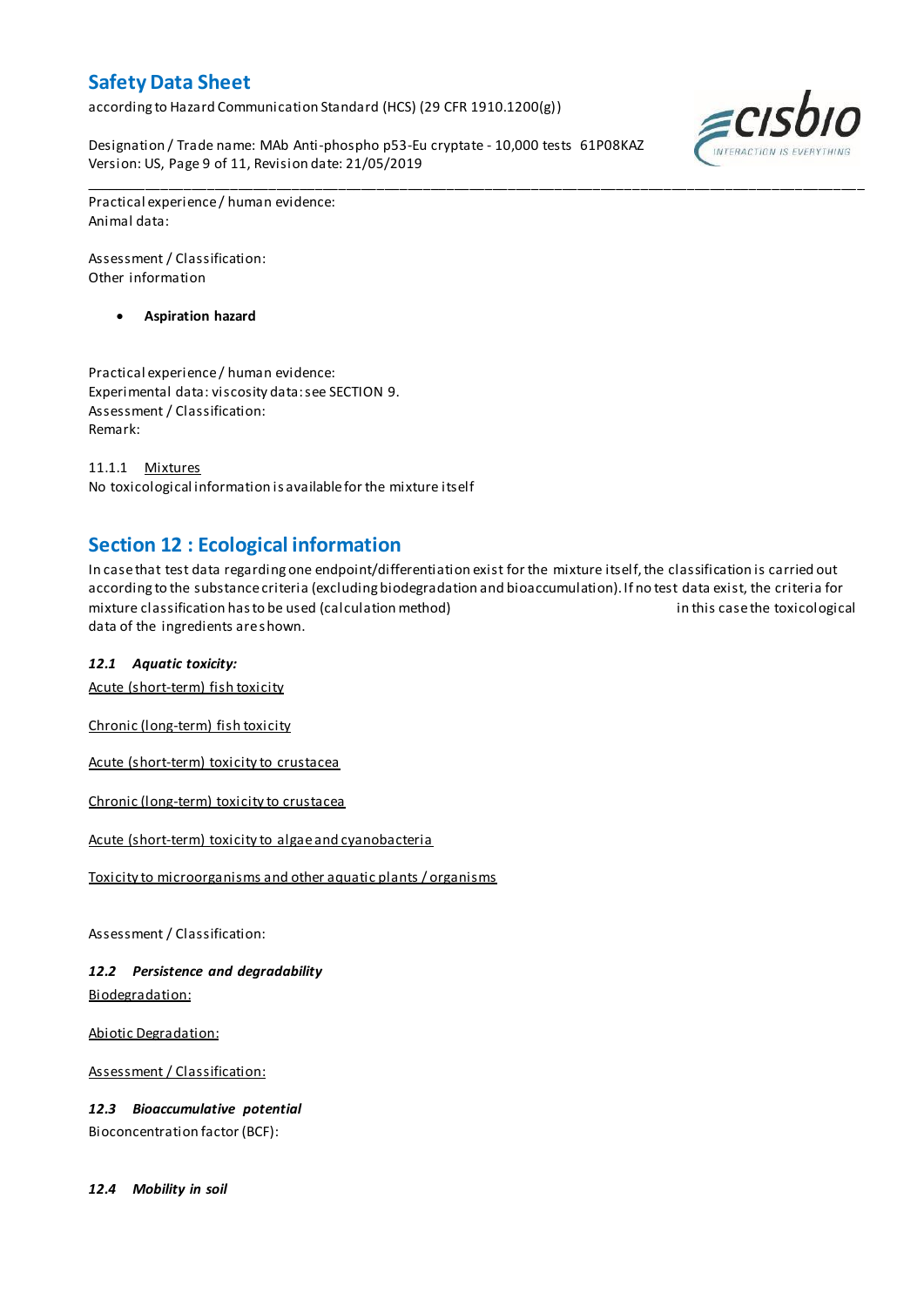according to Hazard Communication Standard (HCS) (29 CFR 1910.1200(g))

Designation / Trade name: MAb Anti-phospho p53-Eu cryptate - 10,000 tests 61P08KAZ Version: US, Page 10 of 11, Revision date: 21/05/2019



### *12.5 Results of PBT and vPvB assessment*

### *12.6 Other adverse effects:*

Additional ecotoxicological information:

## **Section 13 : Disposal considerations**

### *13.1 Waste treatment methods*

Waste treatment options: Dispose of waste according to applicable legislation. ;

Other disposal recommendations: Additional information:

## **Section 14 : Transport information**

### ADR/RID/AND/IMDG/IATA

| UN No.                     |  |
|----------------------------|--|
| UN Proper shipping name    |  |
| Transport hazard class(es) |  |
| Hazard label(s)            |  |
|                            |  |
| Packing group              |  |

\_\_\_\_\_\_\_\_\_\_\_\_\_\_\_\_\_\_\_\_\_\_\_\_\_\_\_\_\_\_\_\_\_\_\_\_\_\_\_\_\_\_\_\_\_\_\_\_\_\_\_\_\_\_\_\_\_\_\_\_\_\_\_\_\_\_\_\_\_\_\_\_\_\_\_\_\_\_\_\_\_\_\_\_\_\_\_\_\_\_\_\_\_\_\_\_\_\_\_\_\_

### *Transport in bulk according to Annex II of MARPOL 73/78 and the IBC Code*

| Land transport (ADR/RID)                                             |                                                  |
|----------------------------------------------------------------------|--------------------------------------------------|
| Classification code ADR:                                             | Special Provisions for ADR/RID:                  |
| Limited quantities for ADR/RID:                                      | Excepted Quantities for ADR/RID:                 |
| Packing Instructions for ADR/RID:                                    |                                                  |
| Special packing provisions for ADR/RID:                              |                                                  |
| Mixed packing provisions:                                            | Portable tanks and bulk containers Instructions: |
| Portable tanks and bulk containers Special Provisions:               |                                                  |
| <b>ADR Tank Code:</b>                                                | ADR Tank special provisions:                     |
| Vehicle for tank carriage:                                           | Special provisions for carriage Packages:        |
| Special provisions for carriage Bulk:                                |                                                  |
| Special provisions for carriage for loading, unloading and handling: |                                                  |
| Special Provisions for carriage Operation:                           |                                                  |
| Hazard identification No:                                            | Transport category (Tunnel restriction code):    |
| <b>Sea transport (IMDG)</b>                                          |                                                  |
| Marine Pollutant:                                                    | Subsidiary risk(s) for IMDG:                     |
| Packing provisions for IMDG:                                         | Limited quantities for IMDG:                     |
| Packing instructions for IMDG:                                       | <b>IBC</b> Instructions:                         |
| <b>IBC Provisions:</b>                                               | <b>IMO</b> tank instructions:                    |
| UN tank instructions:                                                | Tanks and bulk Provisions:                       |
| EmS:                                                                 | Stowage and segregation for IMDG:                |
| Properties and observations:                                         |                                                  |
| <b>Inland waterway transport (ADN)</b>                               |                                                  |

Classification Code ADN: Special Provisions ADN: